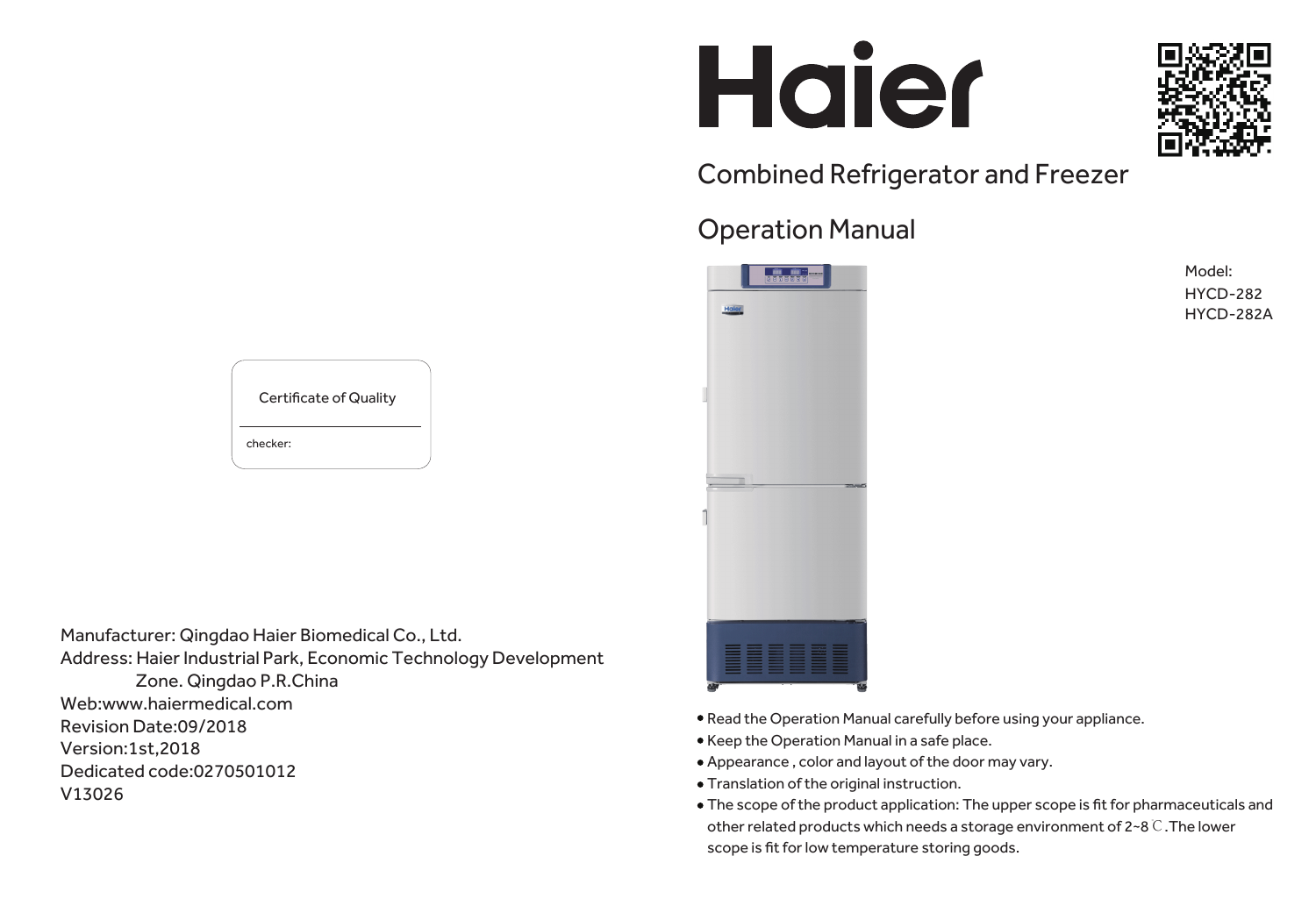# Haier

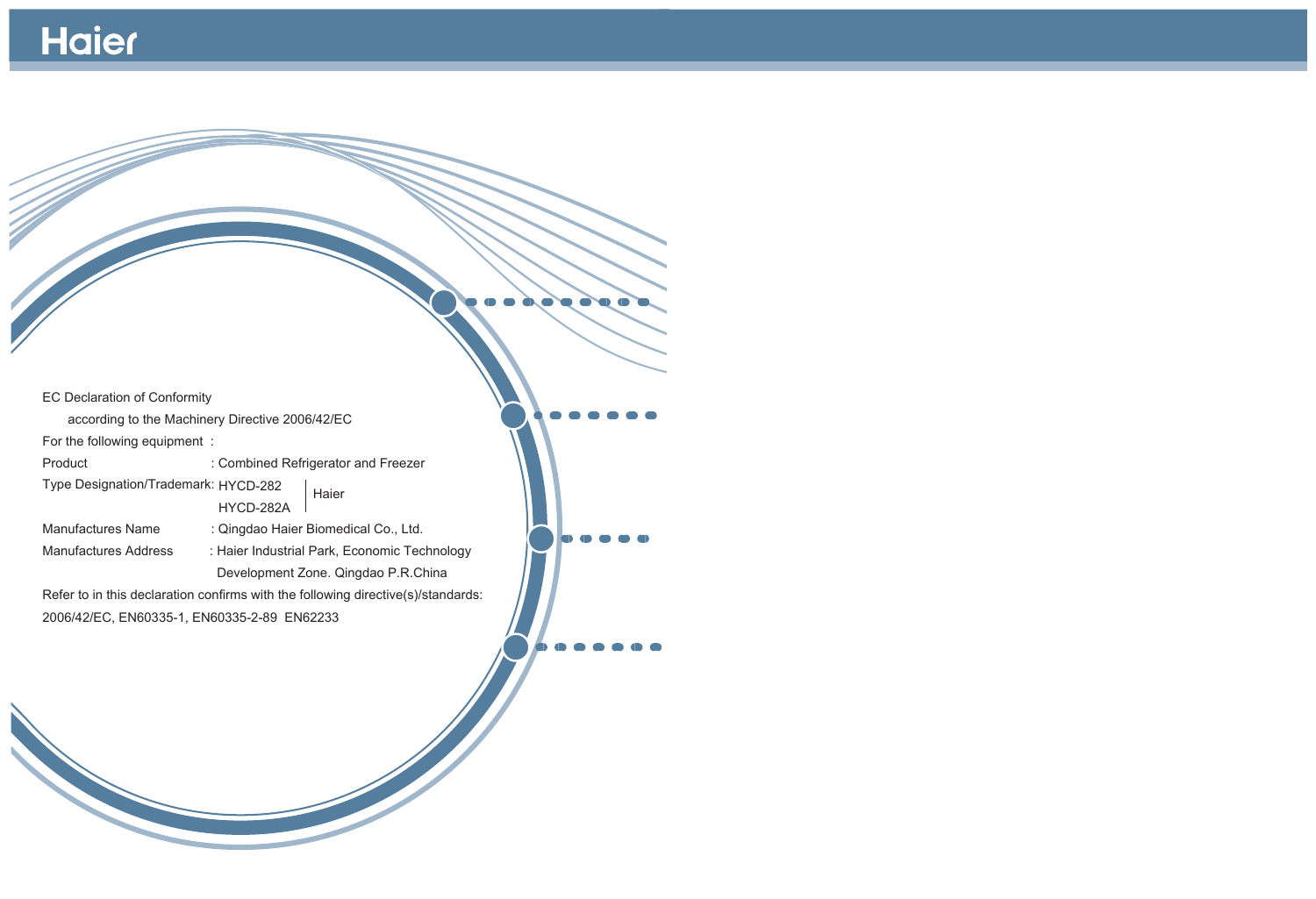Multi-fault alarm (High and low temperature alarm, power failure alarm, sensor fault alarm, door opening alarm, circumstance

• High performance insulating layer with good insulation effect. Automatic evaporation of condensate water, safety door latch and

Two alarm ways (Buzzer sound alarm, alarm indicator lights flashing

Deeply optimized refrigeration system, famous brand compressor and main components have better refrigeration performance

• Refrigerating chamber and freezing chamber have independent refrigeration control, the temperature in box is mutual independent

• Humanized design, computer controlled, and be intelligent without

- adjustment .
- 
- other humanized design
- 

This product contains fluorinated greenhouse gases covered by the Kyoto Protocol. Do not vent into the atmosphere.

> I hereby apologize for the inconformity of your Haier pharmaceutical refrigerator with freezer with manual figure due to product improvement. Manual content will change without prior notice.

# **Hajer**

Computer controlled, digital display of temperature, the temperature of refrigerating chamber on computer display board is adjustable in  $0~$  16°C. The temperature of freezing chamber is adjustable in  $-10$   $\sim$  -45°C, the normal service range of refrigerating chamber is  $2 \sim 8^{\circ}$ C, and that of freezing chamber is -20 $\sim$ -40 $^{\circ}$ C.



This product is mainly used for storage of cryopreserved blood plasma, biological material, vaccine and low temperature test of video, electronic device and special materials. It is suitable for blood station, hospital, quarantine station, universities, research institute, electronic chemical and other enterprise labs.

> Refrigerating chamber and freezing chamber have independent refrigeration control, they can be used individually as needed.

User-friendly design

| <b>Model</b> | Rated voltage<br>(VAC) | <b>Rated frequency</b><br>(Hz ) | $CO2$ equivalent<br>(Tonnes) |
|--------------|------------------------|---------------------------------|------------------------------|
| HYCD-282     | 220~240                | 50                              | 0.707                        |
| HYCD-282A    | $220 - 240$            | 50                              | 0.707                        |
| HYCD-282A    | 220~240                | 60                              | 0.920                        |

#### GWP=global warming potential

| Refrigerant type | GWP  |
|------------------|------|
| R134a            | 1430 |
| R600a            | 20   |
| <b>R404A</b>     | 3922 |

# **Haier quality,** it merits your trust from beginning to end.

## **Global Warming Potential**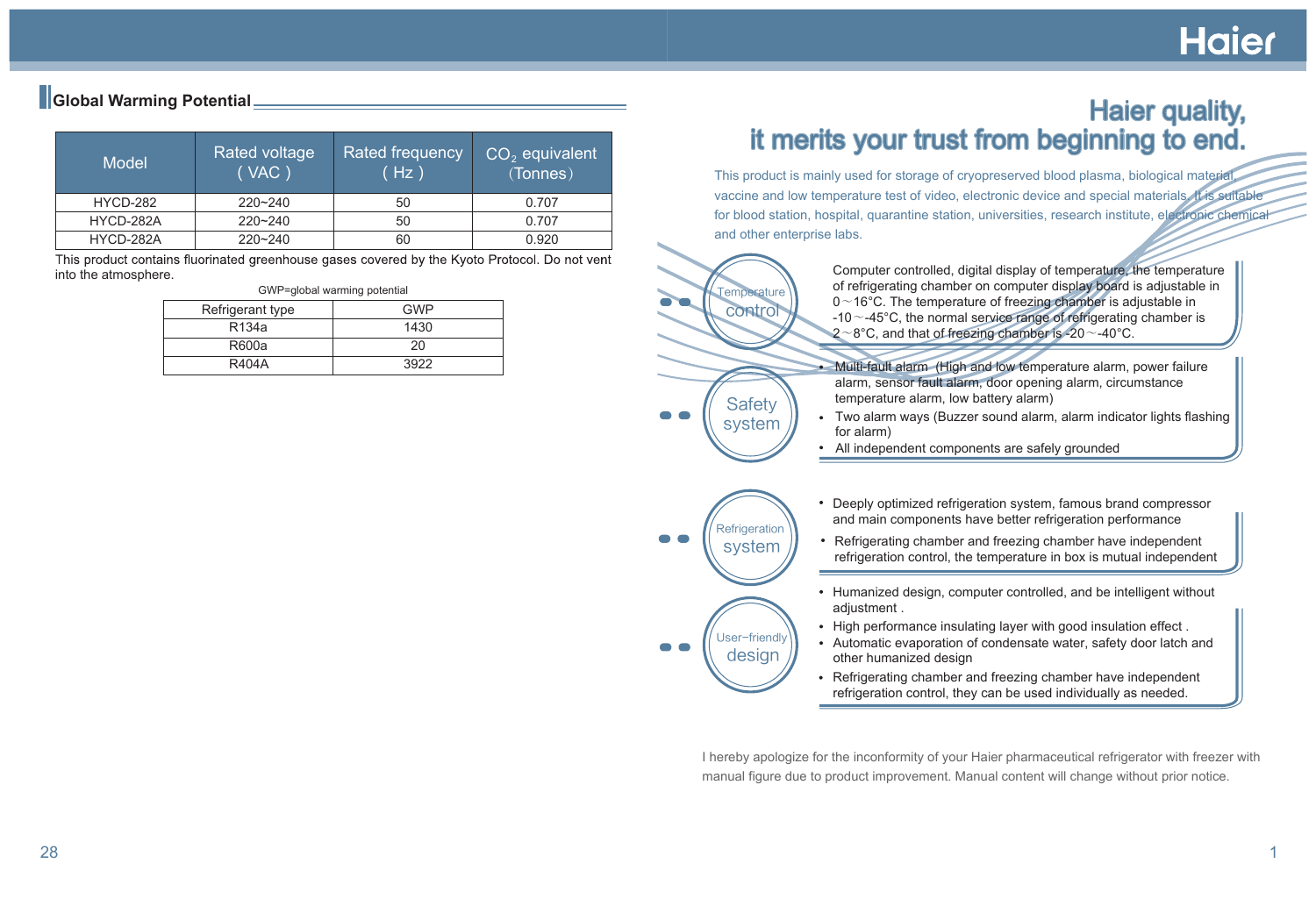| <b>Name</b>              | <b>HYCD-282</b> | HYCD-282A |
|--------------------------|-----------------|-----------|
| Manual                   |                 |           |
| Defrost shovel           |                 |           |
| Plastic bag              |                 |           |
| Support                  |                 |           |
| Infinite partition board |                 |           |

Packing List

| Component Names . Control Panel11           |  |
|---------------------------------------------|--|
|                                             |  |
|                                             |  |
|                                             |  |
|                                             |  |
|                                             |  |
| Refrigeration Schematic & Circuit Diagram24 |  |
|                                             |  |
|                                             |  |

# Content: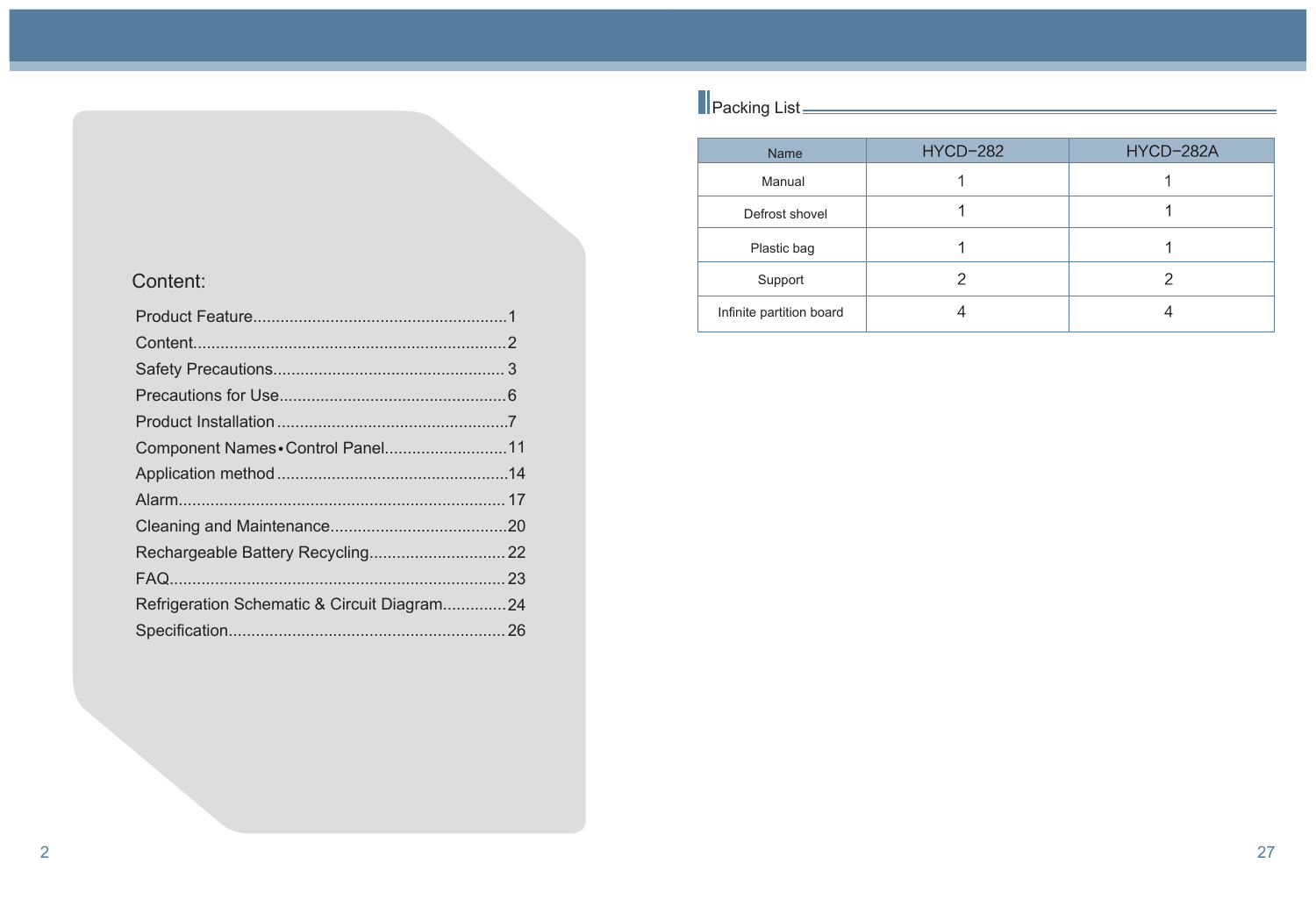less than 2mm2, and not be longer than 3m. Or it may cause fire or electric shock.

Please use the power socket connecting ground wire to avoid electric shock.

- 
- Make sure to put the refrigerator-freezer on firm and flat ground surface stably. If the ground is not firm or not properly placed, refrigerator-freezer may turn over or cause personnel
- Please use the special power supply marked on equipment nameplate, or it may cause fire
- If the service voltage is lower than 198V or higher than 242V, automatic voltage regulator of
- If the power wire should be lengthened, the sectional area of extension cord should not be
- Power line of refrigerator-freezer has three wire plug (Grounded), and standard three wire socket (Grounded) meeting 16A. Never cut off or remove the earthing pin of power line. Make sure the power plug and socket are stuck tightly, firm and reliable, or it may fire.
	-
- If the power socket is not grounded, be sure to install the ground wire by professional
- Don't place refrigerator-freezer in damp environment or place easy to suffer spray water.
- Don't pour water directly on refrigerator-freezer, or it may cause electric shock or short

technician.

Don't use refrigerator-freezer outdoor. When the equipment is drenched by rain, it may cause electric leakage or electric shock.

Or it may cause electric leakage or electric shock due to insulation level reduction.

circuit.

In case of flammable gas leakage such as coal gas, the valve leaking gas should be closed, open doors and windows for ventilation exhaust, don't plug in or out the power plug of refrigerator-freezer, or it may cause explosion and fire.

Only professional technicians or after-sale maintenance personnel can install refrigerator-freezer. Or it may cause electric shock or fire.

injury.

or electric shock.





| <b>Name</b>                                                        | <b>Combined Refrigerator and Freezer</b>                                                                                                              |                               |  |
|--------------------------------------------------------------------|-------------------------------------------------------------------------------------------------------------------------------------------------------|-------------------------------|--|
| Model                                                              | <b>HYCD-282</b>                                                                                                                                       | HYCD-282A                     |  |
| <b>External dimensions</b><br>(WxDxH)<br>(mm)                      | 735×660×1810                                                                                                                                          |                               |  |
| Internal dimensions<br>(WxDxH)<br>(mm)                             | Refrigerating chamber: 605x510x720<br>Freezing chamber: 515x465x440                                                                                   |                               |  |
| Effective volume                                                   | Refrigerating chamber: 185L Freezing chamber: 97L                                                                                                     |                               |  |
| Door                                                               | Foaming door                                                                                                                                          | Glass door                    |  |
| Insulating material                                                | Rigid polyurethane foams (Fluoride-Free)                                                                                                              |                               |  |
| Compressor                                                         | Fully enclosed famous brand compressor                                                                                                                |                               |  |
| Shelf/drawer                                                       | Refrigerating chamber: 3/1 Freezing chamber: 0/2                                                                                                      |                               |  |
| The loading of each shelf                                          | Max:12kg                                                                                                                                              |                               |  |
| Cooling method                                                     | Refrigerating chamber: Forced air cooling circulation<br>Freezing chamber: Direct-cooling                                                             |                               |  |
| Outside plate/Inside plate                                         | Spraying steel plates/stainless steel plate                                                                                                           |                               |  |
| Condenser/Evaporator                                               | Wire and tube type/bare tube type                                                                                                                     |                               |  |
| Temperature controller                                             | Computer control system                                                                                                                               |                               |  |
| Refrigerating fluid                                                | Refrigerating chamber: R600a 50g Freezing chamber: R404a 180g                                                                                         |                               |  |
| Refrigerating chamber lamp                                         | <b>LED 1.5W</b><br><b>LED</b><br>1.5W                                                                                                                 |                               |  |
| Net weight                                                         | 145g                                                                                                                                                  |                               |  |
| Temperature                                                        | Refrigerating chamber: 2°C~8°C                                                                                                                        | Freezing chamber: -20°C~-40°C |  |
| Rated power supply                                                 | 220-240V~/50Hz                                                                                                                                        | 220-240V~/50Hz                |  |
| Rated power/current                                                | 400W/2.8A                                                                                                                                             | 400W/2.8A                     |  |
| Noise Level                                                        | 45dB(A)                                                                                                                                               | 45dB(A)                       |  |
| <b>Foaming Agent</b>                                               | CP/IP                                                                                                                                                 | CP/IP                         |  |
| <b>Climate Type</b>                                                | 4                                                                                                                                                     | 4                             |  |
| Electric shock<br>resistance type                                  |                                                                                                                                                       |                               |  |
| Power connect style                                                | Y                                                                                                                                                     |                               |  |
| Alarm equipment                                                    | High and low temperature alarm, sensor failure alarm, power failure<br>alarm, door opening alarm, environment temperature alarm,<br>low battery alarm |                               |  |
| 48h (When battery is fully charged)<br>Power outage alarm duration |                                                                                                                                                       |                               |  |

## **Specification**

# Safety Precautions

#### $\blacksquare$  Specification  $\blacksquare$

#### Dear users:

Thanks for your choice of Haier Combined Refrigerator and Freezer; please make sure you have carefully read and observed the contents with following signs in the manual, for better understanding of this manual and better use of this product, to prevent personal injuries and goods damage.



Ignoring this warning may result in death or serious injury

# A Caution

Ignoring this warning may result in death or serious injury,and/or damage to the refrigerator and property

# **A** Warning

Actions or operations which are prohibited



Note: Climate Type 4 means the temperature is +30℃,the relative humidity is 55%.Technical information may vary from the appliance that you have just purchased due to technical improvements.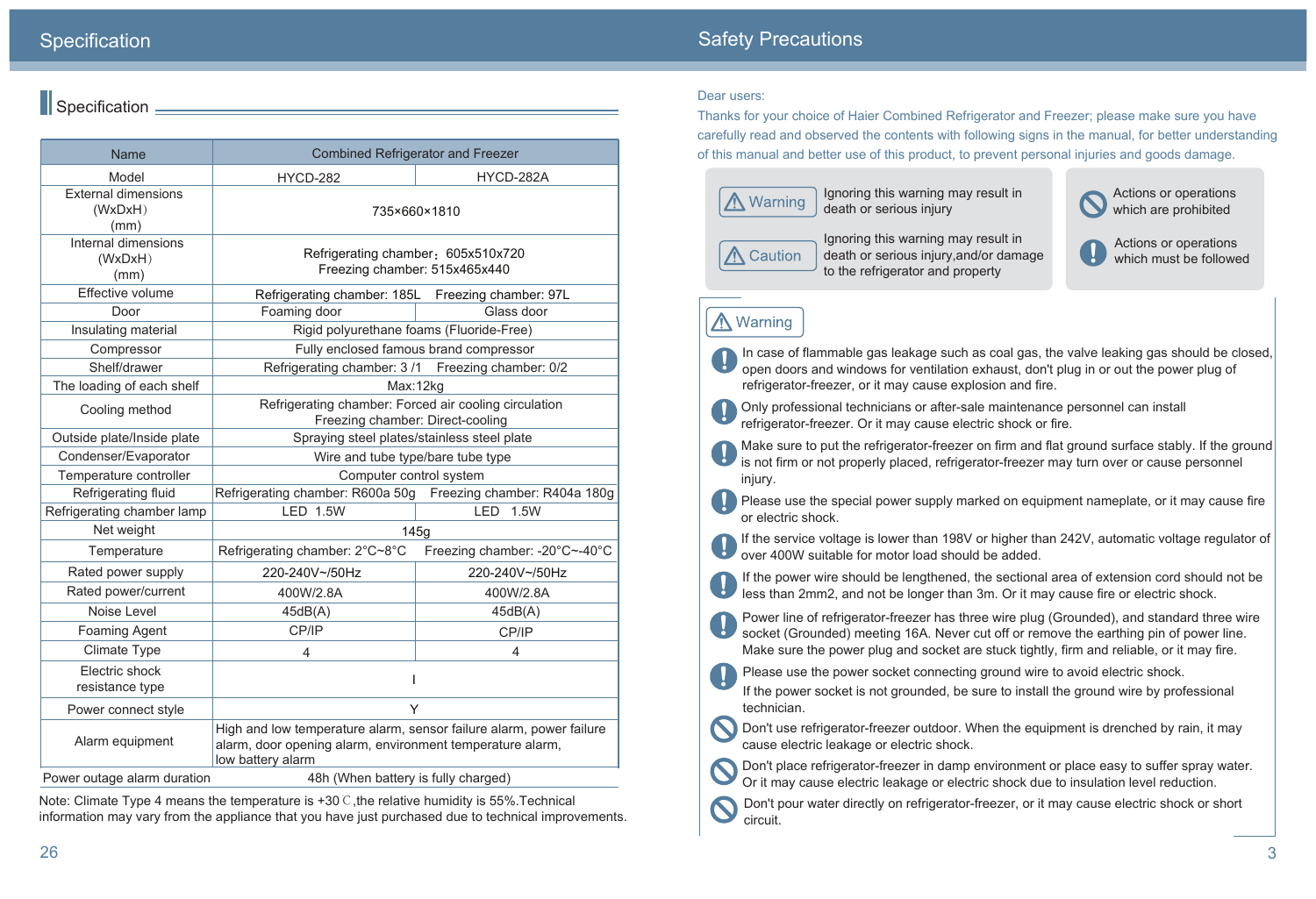



CN1 CN3 CN6

Remote alarm terminal block

alarm<br>block



J5 CN2

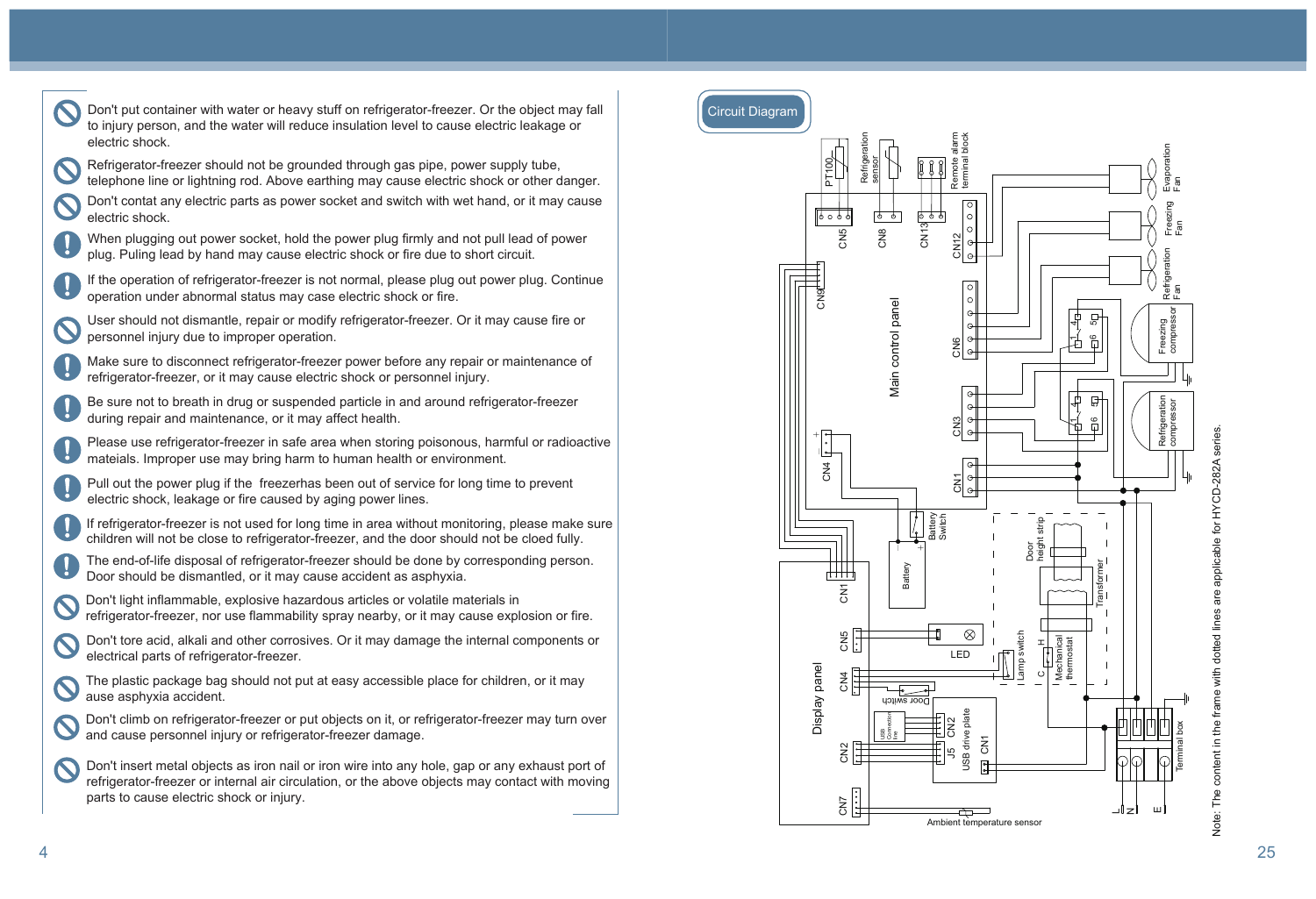It needs to examine the setting of refrigerator-freezer when restart it after outage or power off. The change of setting may damage the stored articles.

Once the power of refrigerator-freezer is cut off, it needs to wait for 5min before reconnection, or compressor or system may be damaged.

Please wear gloves for maintenance, or it may cause personnel injury by contacting sharp edge or corner.

Close door by holding handle, or door may clamp finger.

When moving refrigerator-freezer, the inclination angle should not be bigger than 45°.

Be careful to move refrigerator-freezer, and not fall over, or it may cause equipment damage or personnel injury.

Don't move equipment by lifting or pulling handle, or it may cause refrigerator-freezer damage or personnel injury.

There should be no obstacles around refrigerator-freezer, keep good ventilation.

Don't damage refrigerating circuit.



# A Caution

 $\mathbf{I}$ 

 $\mathbf{U}$ 

 $\mathbf{I}$ 

 $\mathbf{I}$ 

 $\mathbf{\Omega}$ 

 $\mathbf{U}$ 

ш

U.

Refrigeration schematic diagram (refrigeration)

Do not use electrical appliances inside the food storage compartments of the appliance, unless they are of the type recommended by the manufacturer.

The appliance must be positioned so that the plug is accessible.

The appliance must be placed on a solid and flat surface, or excessive vibration and noise may be produced when the appliance in operation.

The appliance can be used by children aged from 8 years and above and persons with reduced physical, sensory or mental capacibilities or lack of experience and knowledge if they have been given supervision or instruction concerning use of the appliance in a safe way and understand the hazards involved. Children shall not play with the appliance. Cleaning and user maintenance shall not be made by children without supervision.

If the supply cord is damaged, it must be replaced by the manufacturer, its service agent or similarly qualified persons in order to avoid a hazard.

Keep ventilation openings, in the appliance enclosure or in the built-in structure, clear of obstruction.

If your cabinet is to be discard, you must remove the door and leave the shelves in place. This will reduce the posibility of danger to children. And the flammable foaming needs to be disposed by professional persons. CP/IP foaming materials are flammable, need professional processing.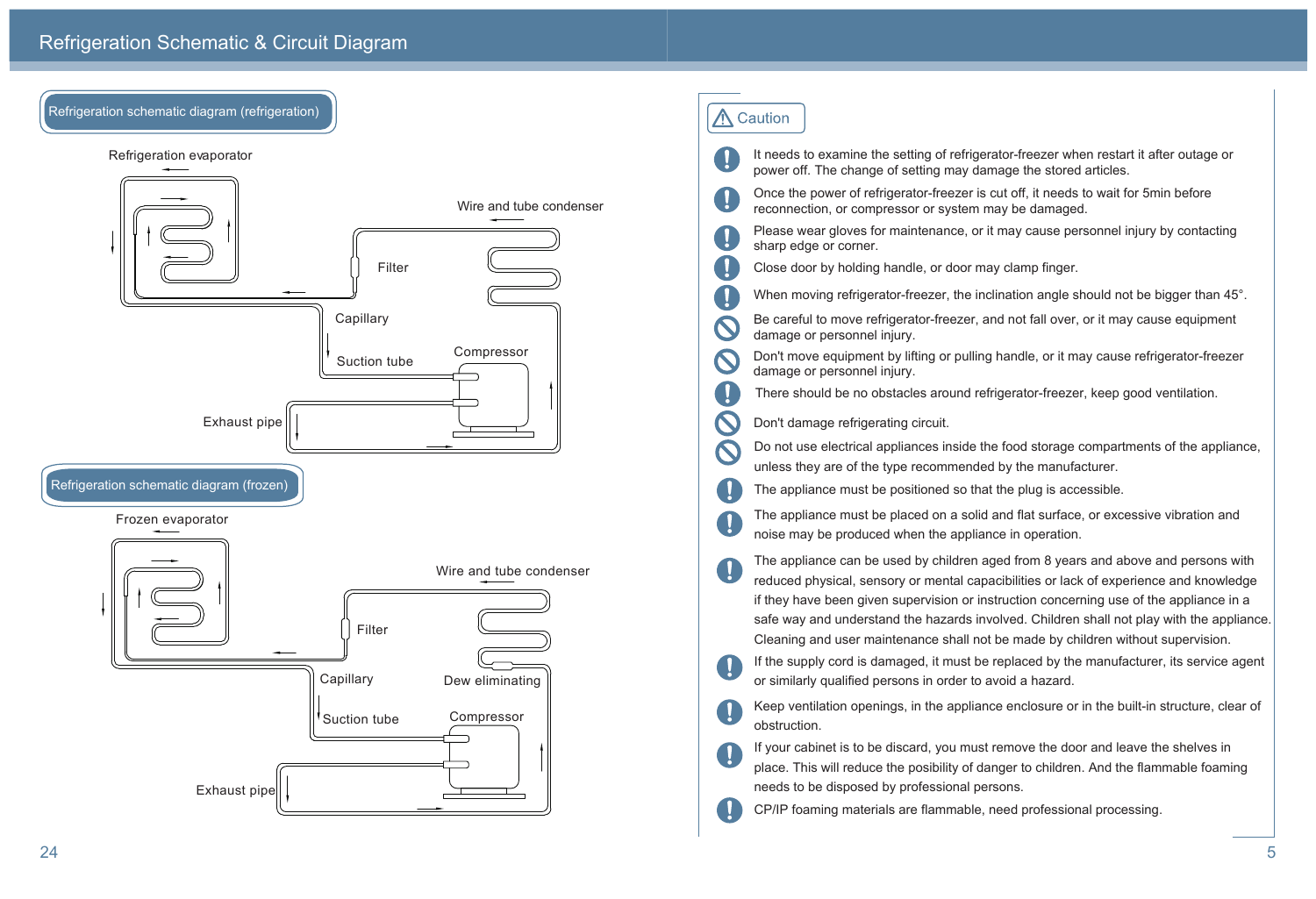|  | <b>Failure</b>                                                       |                                                                                                                                                                |
|--|----------------------------------------------------------------------|----------------------------------------------------------------------------------------------------------------------------------------------------------------|
|  |                                                                      | Check whether the inpu                                                                                                                                         |
|  | Refrigerator-freezer                                                 | Whether the plug and s                                                                                                                                         |
|  | is off                                                               | Whether there is input a                                                                                                                                       |
|  |                                                                      | Whether the voltage is                                                                                                                                         |
|  |                                                                      | Whether there are too r                                                                                                                                        |
|  | Cooling effect is<br>not obvious,<br>temperature<br>exceeds standard | Whether there is certair                                                                                                                                       |
|  |                                                                      | Whether there is direct                                                                                                                                        |
|  |                                                                      | Whether the door is ope                                                                                                                                        |
|  |                                                                      | Whether the environme                                                                                                                                          |
|  |                                                                      | Whether the air duct is                                                                                                                                        |
|  |                                                                      | Whether the refrigerato                                                                                                                                        |
|  |                                                                      | Whether part of cabinet                                                                                                                                        |
|  | <b>Excessive noise</b>                                               | The noise marked in tee<br>put the empty refrigerat<br>door, but not include sta<br>1m away from surface.<br>marked value, because<br>noise, not close door, s |
|  |                                                                      | Whether the goods are<br>and the alarm will disap                                                                                                              |
|  | Alarm lamp flashes,<br>buzzer alarm                                  | Whether the door is not                                                                                                                                        |
|  |                                                                      | Whether the power sup<br>starting for a period of t                                                                                                            |
|  |                                                                      | Whether the temperature                                                                                                                                        |

- If the refrigerator-freezer is started for first time or not used for a long time, the battery may be low when testing, this is normal because the rechargeable battery is completely discharged. In such situation, switch on battery, and the battery will be fully charged after 6 days of continuous operation of refrigerator-freezer.
- To prevent condensation around freezing chamber cabinet, dew removable tube is installed, when refrigerator-freezer runs, there may be hot around door frame of freezing chamber cabinet, this is normal.
- Confirm whether the internal temperature is fully reduced before putting things in refrigerator, then put things in batches when it reaches required temperature, or the temperature may rise.
- The temperature display value of this product refers to that of heat detector inside, and there is certain deviation for displayed temperature and the actual temperature at center of refrigerator, but it will gradually be close to true temperature.
- Two through holes are installed on side wall of this product to bring the measuring line in refrigerator, and make sure to plug the measuring hole by thermal insulation material after measurement, or the temperature in refrigerator will not fully reduce.
- Clean equipment by diluted mild detergent (Undiluted detergent may damage plastic compositions, please refer to detergent instruction for dilution method. Don't use brush, acid, and gasoline, soap powder, polishing powder or hot water to clean refrigerator, or it may damage paint surface and plastic, rubber parts, and pay extra attention not to use volatile solvent as gasoline to wipe plastic and rubber parts.
- After running a period of time, the inner wall of refrigerator-freezer will form a layer of frost, too thick frost will influence refrigeration effect, increase power consumption, so when the frost layer is 5mm at certain interval, use attached shovel or " $\left\{\mathbf{R}\right\}$ " key on control panel to defrost.
- Please take things out of refrigerator-freezer before defrosting, and store in another refrigerator-freezer, or the temperature inside may rise and damage things.
- There are many cooling coils on inner container, and don't defrost the inner container by knife, ice chisel or screwdriver and other sharp edge tool. Pay attention not to scratch evaporation tube, or it may cause equipment fault.
- For refrigerator-freezer not used for a long time, cut off the power supply, and turn off battery switch.

 $\blacksquare$ Meaning of crossed –out wheeled dustbin:

Any questions for use? Doubt the refrigerator-freezer failure? Please look here. This chapter will give answers to various possible failures, and solutions. If the problem is still not solved after operation, please call Haier after-sales service.

Please never repair and dismantle refrigerator-freezer.

# FAQ

#### Troubleshooting plan

It power meets requirement

socket are well contact

and control wire failure

too low

many or too hot articles

n gap among stored articles

sunlight or other hot source radiation

ened too frequent

ent temperature is too high

blocked (Only applicable to refrigerating chamber)

or-freezer is stably placed

contacts outer goods or wall

echnical data is in the standard library without noise, tor-freezer on rubber gasket, run stably after closing tartup, shutdown, and the average data measured It is normal for difference of actual noise and there is influence of loading goods, environment tartup and shutdown of compressor.

put in just now, and the temperature is not stable, pear automatically after cooling for a period of time

fully closed, and it is door open alarm lamp

pply is insufficient, and it will recover to normal after ime :

ure exceeds standard

## Precautions for Use

Do not dispose of electrical appliances as unsorted municipal waste, use separate collection facilities.Contact you local government for information regarding the collection systems available. If electrical appliances are disposed of in landfills or dumps, hazardous substances can leak into the groundwater and get into the food chain, damaging your health and well-being.When replacing old appliances with new ones, the retailer is legally obligated to take back your old appliance for disposals at least free of charge.

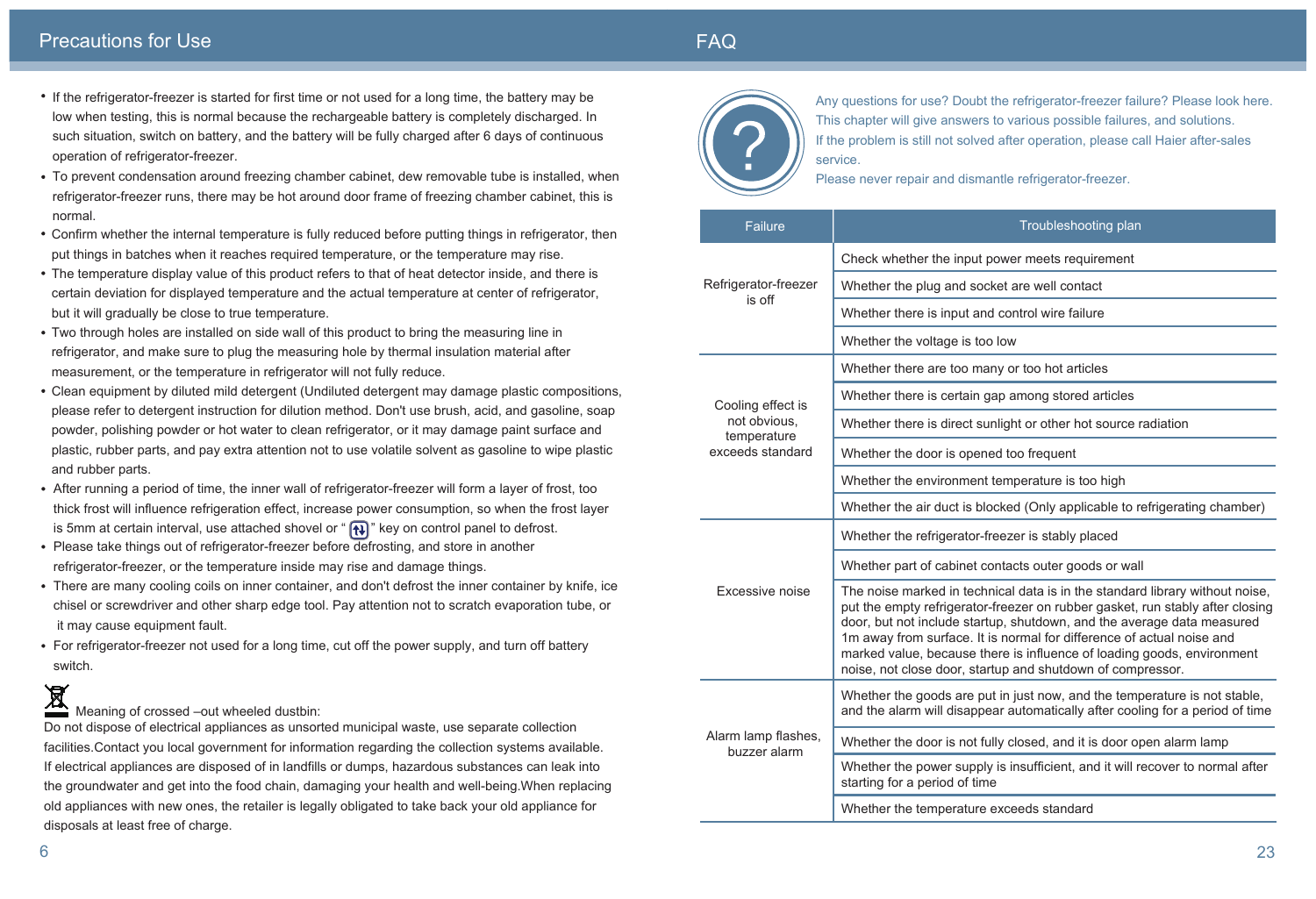Refrigerator-freezer is sensitive to environment temperature. Refrigerator-freezer can't work normally if it is installed in other environment. Please use after

• It is not allowed to install refrigerator-freezer outdoor. When the refrigerator-freezer is drenched by rain, it may cause electric leakage or

- environment improvement.
- electric shock.

# **Installation site** <u>Denomination and the set of the set of the set of the set of the set of the set of the set of the set of the set of the set of the set of the set of the set of the set of the set of the set of the set </u>

To enable the refrigerator-freezer to work normally and obtain best performance, the installation site of refrigerator-freezer should meet the following conditions:

smaller or lower than this product, it should at least allow normal in and out of product, or it may be hard to repair fault machine, nor timely recover machine and cause stored goods damage.

• If the power wire should be lengthened, the sectional area of extension cord should not be less

considered in area with unstable voltage. To enable the normal input voltage as  $220V \pm 10\%$ , the

• If the power socket doesn't have ground wire, be sure to install the ground wire by professional t

- It can't be installed in small airtight space, and the door of room for placement should not be
- Installation ground must be firm and flat.
- Good ventilation, avoid direct sunshine.
- Don't share socket with other equipment plug, plug and socket should be firmly connected.
- Don't bend or press power wire.
- than 3mm², and not be longer than 3m.
- Inspect the working voltage before use, voltage regulator with proper motor load should be power of voltage regulator should be greater than 400W.
- Refrigerator-freezer should be reliably earthed.
- If power socket has ground wire, check whether it is well earthed before use.
- echnician.

**A** Warning

- 
- 

• Refrigerator-freezer should not be grounded through gas pipe, water supply tube, telephone line or lightning rod, or it may cause electric shock.

- Environment temperature: 16°C to 32°C, the ideal temperature is 18°C to 25°C, and air conditioning system should be used when necessary.
- Environment humidity: Lower than 75%Rh.
- To avoid a great deal of dust.
- To avoid mechanical swing or vibration.
- The altitude of working position of refrigerator-freezer: Lower than 2,000m.
- Input voltage: Within  $220V \pm 10\%$ .



The power plug must be accessible after installation, so that it can be unplugged in emergency. Nothing can block the ventilation opening of refrigerator-freezer.

Install a recyclable charging battery in refrigerator-freezer, and when it is to achieve the service life, please contact local battery recycle agent for inspection, or correctly discard the battery.

## **Position of battery**

The battery in refrigerator-freezer is for power outage alarm, and it is in electric cabinet.

Electric cabinet has high voltage electrical apparatus element. To prevent electric shock, the cover should be opened by professional engineer or maintenance man.

- 1. Unplug power plug from socket;
- 2. Remove the screws from electric cabinet cover by screw driver;
- 3. Unplug the connection plug of battery;
- 4. Dismantle the fixed clamp of battery, and take out battery;
- 5. Recycle or correctly dispose battery as required.

When replacing battery, make sure the brown wire is connected to battery anode, blue wire is connected to battery cathode. Or it is easy to burn the charging circuit of computer board, which will not be able to charge battery.



The brown wire is connected to battery anode



The blue wire is connected to battery cathode

# Il Installation environment **Election State of Australian Control Control Control Control Control Control Control Control Control Control Control Control Control Control Control Control Control Control Control Control Cont**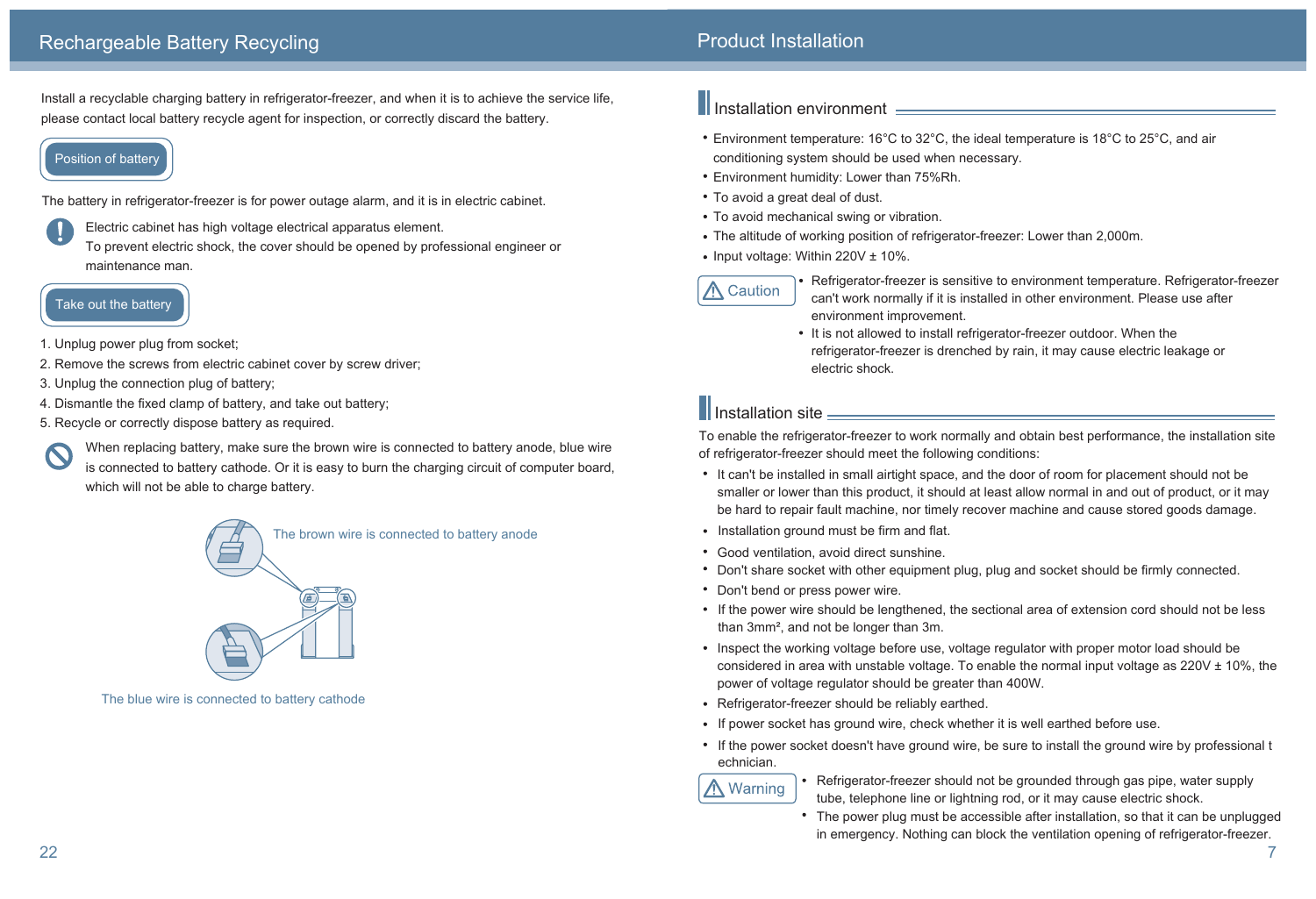# $\blacksquare$  Preparation before use  $\blacksquare$

#### 1. Remove the packing material and packaging tape

Remove the all packing materials and packaging tapes for transportation.

# ∧ Caution

#### 2. Check out standard attachments

Please check out the articles in cabinet according to packing list, if there is any discrepancy, please contact with after-sales service department.

#### 3. Placing conditions

Leave at least 30cm gap around refrigerator-freezer for ventilation and heat dispersion.

Take our two metal foot in shape of "几", and four attached screws from cabinet drawer, fix the foot in holes at back board outside cabinet, so as to avoid contacting with wall directly.

#### 4. Adjust bracing foot

Bracing foot has been adjusted to proper height before delivery, if it is needed, rotate level supporting foot in clockwise by wrench to enable it stretch out, and support on ground, make sure the balance and stability of refrigerator-freezer.

#### 5. Standing

After placing and leveling, cleaning machine body, don't power on. Stand for more than 24h before power on, and make sure the normal

- Use fork truck or clip package car to move refrigerator-freezer before unwrapping. If fork truck is used to move refrigerator-freezer, it should be inserted at bottom of wooden base from front or back. If clip package car is used, it can only clip from bottom of wooden base at side face.
- Trundle can be used to move the cabinet after removing package.
- The inclination angle of cabinet should not be greater than 45° during moving.

#### Stop refrigerator-freezer

- power switch to "O";
- Open refrigerator-freezer door, and take the inner shelf out;
- Completely clear the refrigerator-freezer;
- Clear the shelf;
- When the refrigerator-freezer and shelf are dry, put shelf back into refrigerator-freezer;
- Close the cabinet door, and put a plastic bag for sealing.

# **A** Warning

#### Battery maintenance



1. For continuous power on of equipment, please inspect battery power every 15 days (See P17 for inspection method, alarm test function), in case of low battery, make sure the battery switch is turned on, then the battery will be charged, after continuous charging for a week, please retest battery power, which should be full in normal condition, if it is still low battery, the charging battery should be replaced.

2. Power outage alarm battery is consumable, and battery life is about 3 years, if it is used for over 3 years, it may fail to act in case of alarm, battery should be replaced earlier, and please contacts Haier after-sales servicer.

If equipment is not used for long time in area without monitoring, please make sure children will not be close to the equipment, and the door should not be closed fully, the end-of-life disposal of equipment should be done by corresponding person, to prevent asphyxia accident, make sure to dismantle the cabinet door .

• If refrigerator-freezer needs to stop working for a long time, you should cut off power and turn the

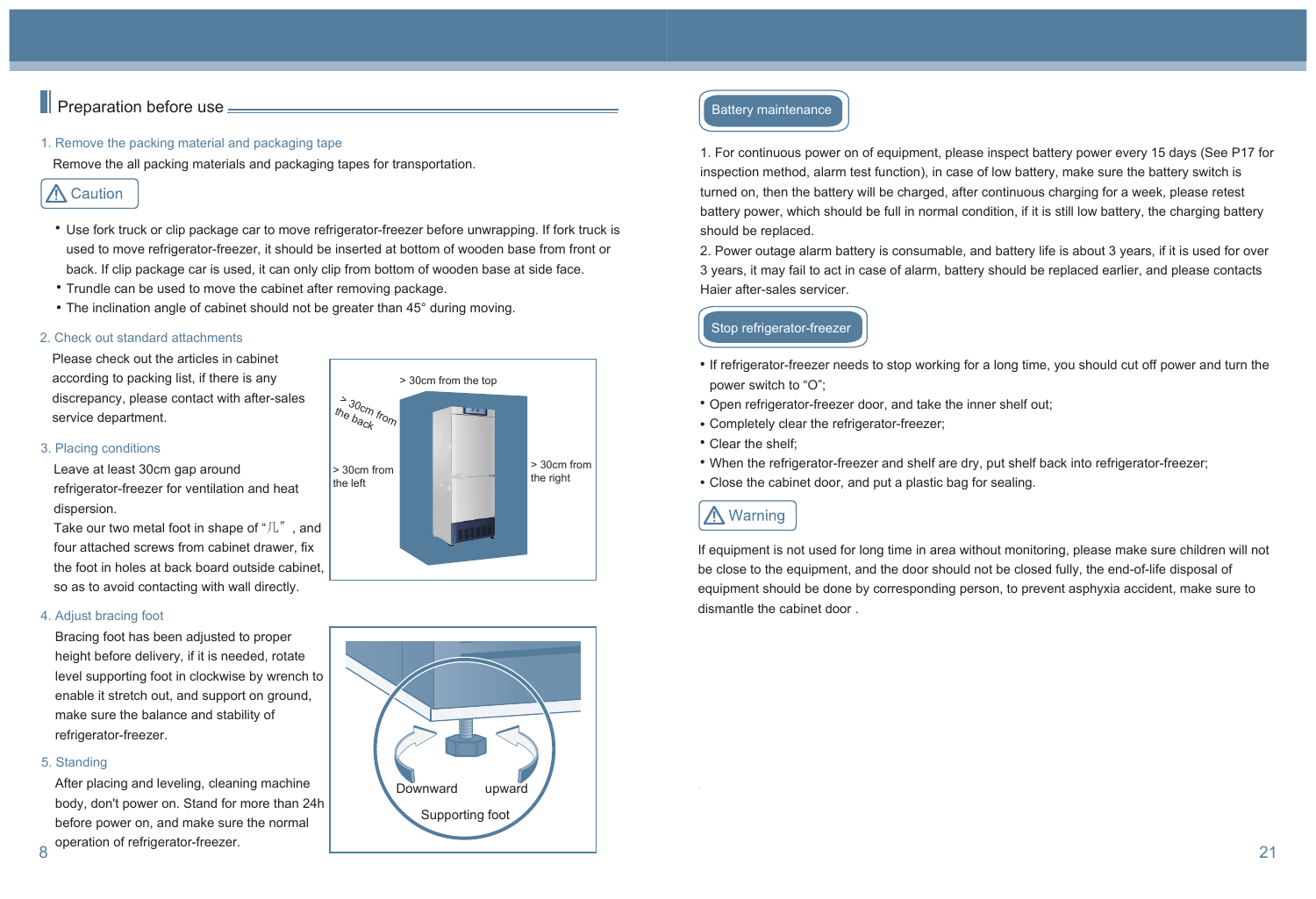Under the condition of empty cabinet, connect power wire to special socket with proper specification, and make sure the power supply is 220V/50HZ .

Turn on the charging battery switch of machinery electric cabinet on top of refrigerator-freezer back (It can be seen from back of refrigerator-freezer), if it is not turned on, there will be low battery alarm during test, and press buzzer cancel button can clear the alarm.

Set the required temperature: Keep the cabinet empty, boot with electrify, and observe normal on-off of refrigerator-freezer for over 24h, certifying the normal performance.

After a period of running, the temperature of refrigerator-freezer will be stable at setting value.

When the operation of refrigerator-freezer is completely checked, gradually put articles in cabinet.

Observe the rules below for initial start-up and continuous operation:

# Inner wall defrosting

The frost is generally close to door seal in cabinet, and frost may result in gap between cabinet and door seal, causing bad cooling effect, use attached shovel to defrost, the following steps are for defrosting by moving empty cabinet.

- Take out the cabinet articles to other equipment;
- Turn off power switch;
- Open cabinet door for a period of time to defrost;
- Dry the water at bottom of cabinet by a dry cloth;
- Restart equipment after cleaning cabinet body;
- Put articles back when the cabinet is fully cooled.

If only freezing chamber needs to defrost, you can press defrost key on display board, the operation method is, long press defrost key for 5s after unlocking keyboard, the refrigeration system of freezing chamber will stop working. After defrosting, manually press defrost key for 5s again to deactivate defrost mode, the refrigeration system of freezing chamber will restart.



- Refrigerator-freezer should be cleaned once a month. Regular cleaning to make refrigerator-freezer to keep brand new appearance.
- Wipe the dust on refrigerator-freezer shell, inner room and all attachments by dry cloth. If the refrigerator-freezer is very dirt, clean it by cleaning cloth soaked in neutral detergent, and wipe the residual detergent by wet cloth, then dry cloth.
- Don't pour water on refrigerator-freezer shell or interior, or it may damage appliance insulation and cause failure.
- Compressor and other mechanical parts are in completely seal status without lubrication.

Don't use knife, screw driver and other shape edged tools to defrost.

# $\blacksquare$  Initial Power-on  $=$

# **Component Cleaning**



- To prevent electric shock or personnel injury, make sure to cut off refrigerator-freezer power before any repair.
- Be sure not to breath in drug or suspended particle around refrigerator-freezer during maintenance, or it may affect your health.

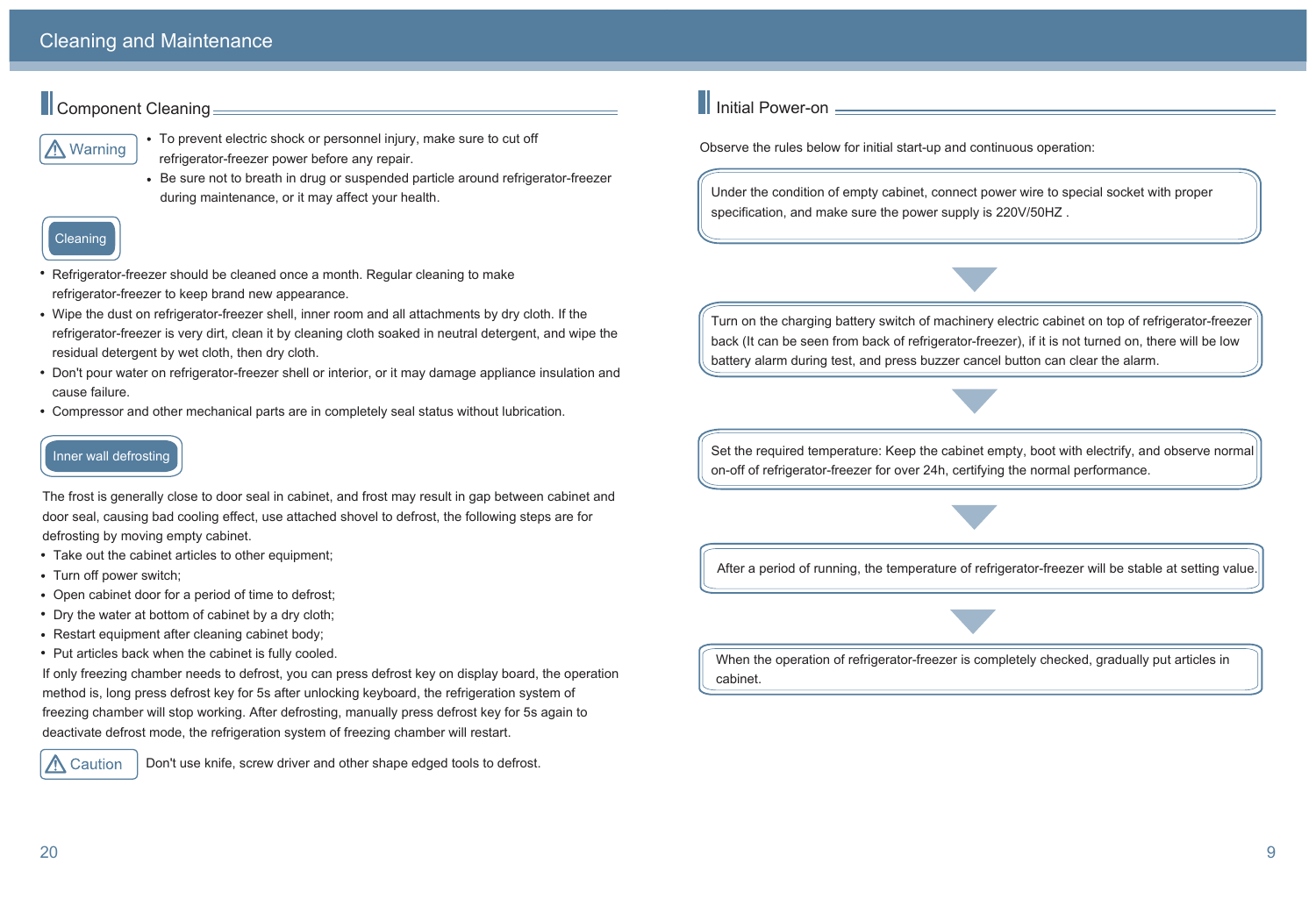- This product is responsible by special person, who will check the operation and record every day (Record and check every 2-4h), the temperature in cabinet will rise in case of machine fault or stop, if it can't be repaired in short time, please take out articles and move to the places meeting storage temperature requirement, and avoid damage.
	- Before putting goods in this product for storage, confirm in advance that the temperature for stored goods meets the temperature range of this product, for fear that the temperature of this product can't reach the required temperature of stored goods and cause goods damage, resulting in lose.
	- The actual display temperature has certain difference with setting temperature due to refrigeration inertia (The lower the setting temperature of freezing chamber, the smaller the temperature difference, and the greater the versa), this is normal.
- It is not allowed to put too many things one time, or it may cause compressor non-stop for a long time, temperature falls slowly and will influence compressor life, goods should be stored in batch, and temperature will fall ladderlike until the required temperature.
	- Don't damage refrigerating circuit.
	- use electrical appliance without the consent of the production in refrigerator-freezer.

# **Operation after Outage** <u>Denomination of</u> the Operation after Outage **Denomination**

- In case of alarm, press the buzzer cancel key on display board to stop buzzer alarm. (Remote alarm will not stop)
- If there is still alarm condition, buzzer alarm will automatically recover after stopping 30min.

- Remote alarm terminal are loacted in top electric cabinet at the back of refrigerator-freezer. Alarm signal output is carried out by these terminals with carrying capacity of DC 30V/2A.
- Contact output:

Refrigerator-freezer has memory function for setting value, when it is power on after power failure, refrigerator-freezer will continue running with the set parameters before last power failure.

# **A** Warning

- Once the power of refrigerator-freezer is cut off, it needs to wait for 5min before reconnection, or compressor or system may be damaged.
- Please unplug power plug when the refrigerator-freezer is not used for a long time, and turn the batter switch to "O", or it may cause electric shock, electric leakage or fire due to aging power wire.
- If refrigerator-freezer is not used for long time in area without monitoring, please make sure children will not be close to the refrigerator-freezer, and the door should not be closed fully.

#### Automatic recovery of alarm

This series of refrigerator has alarm automatic recovery function:

In normal conditions, both ends of remote alarm terminals with connecting wire form open circuit. In alarm conditons, both ends of remote alarm terminals with connecting wire form cloase circuit. To use remote lalarm function, connect circuit as shown in the figure below.



#### Remote alarm terminal

Remote alarm function is limited to three alarm modes, i.e. high temperature alarm, low temperature alarm and power failure alarm.

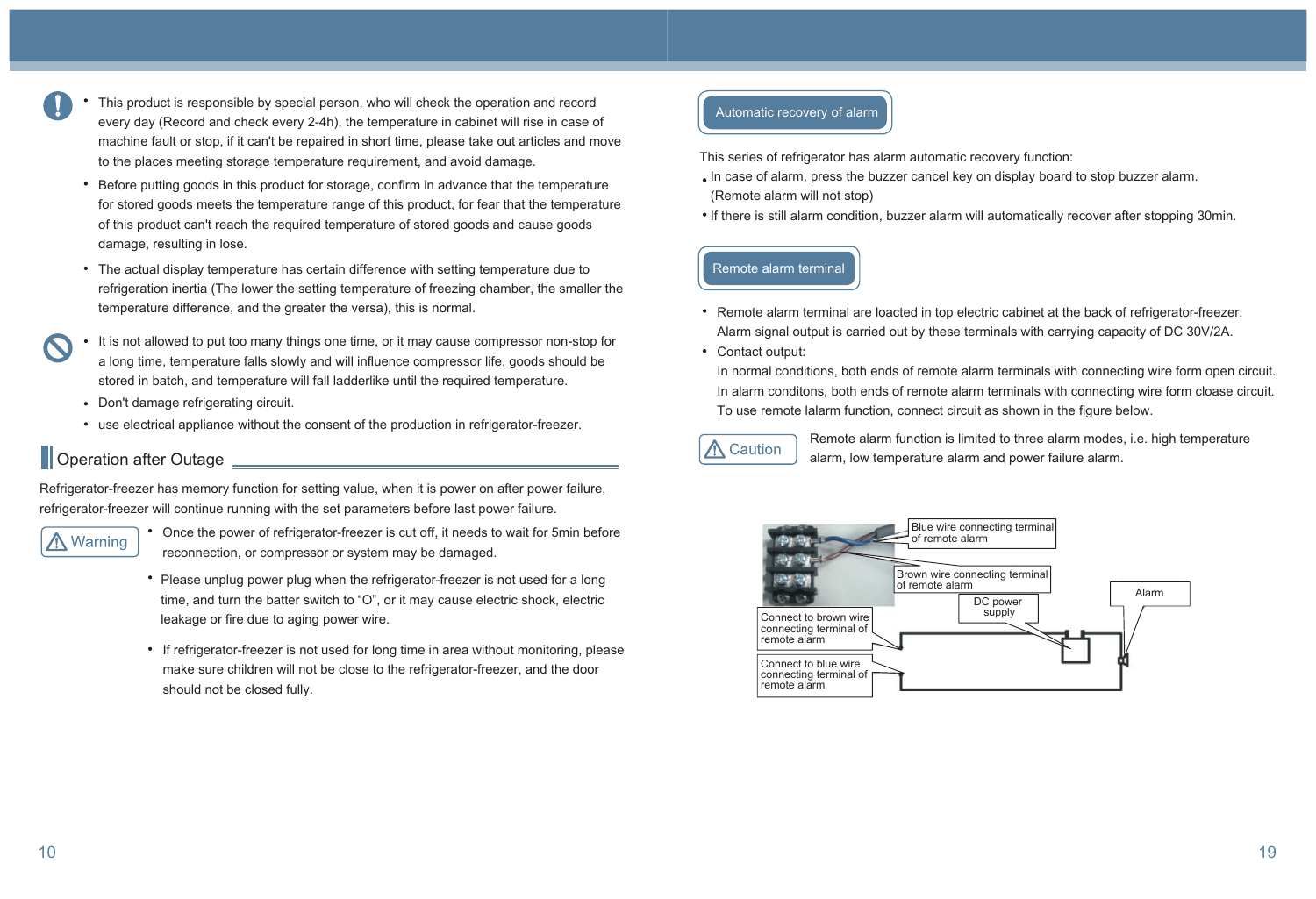

Foot、Caster



# Component Names. Control Panel

| Alarm                    | Phenomenon                                                                                          | Fault code      | Indication                                                                                                                    | <b>Buzzer</b> alarm                                                                        | Component Names             |
|--------------------------|-----------------------------------------------------------------------------------------------------|-----------------|-------------------------------------------------------------------------------------------------------------------------------|--------------------------------------------------------------------------------------------|-----------------------------|
| High<br>temperature      | When the cabinet<br>temperature is higher<br>than the setting value<br>of high temperature<br>alarm | E <sub>9</sub>  | Indicator will flash                                                                                                          | It is set by default<br>that buzzer alarm will<br>start 2h after first<br>boot, for normal |                             |
| Low<br>temperature       | When the cabinet<br>temperature is lower<br>than the setting value<br>of low temperature<br>alarm   | E <sub>10</sub> | Indicator will flash                                                                                                          | operation, buzzer<br>alarm will delay<br>15 <sub>min</sub>                                 | Door alarm switch<br>Haler  |
| Power<br>failure         | Power failure of<br>refrigerator-freezer                                                            |                 | Alarm indicator flashes,<br>the blank screen of<br>display screen and<br>actual cabinet<br>temperature display<br>alternately | Buzzer alarm<br>delays 30s                                                                 | Door lock -                 |
| temperature<br>is high   | Environment Environment<br>temperature is higher<br>than 38°C                                       | E14             | Indicator will flash                                                                                                          |                                                                                            | Foaming door                |
|                          | Main sensor failure in<br>refrigerator-freezer                                                      | E <sub>6</sub>  | Indicator will flash                                                                                                          | Buzzer alarm                                                                               | Door handle                 |
| <b>Sensors</b>           | Main sensor failure in<br>refrigerator                                                              | E <sub>3</sub>  | Indicator will flash                                                                                                          | <b>Buzzer</b> alarm                                                                        | Door lock                   |
| abnormal                 | Environment<br>temperature sensor<br>failure                                                        | E <sub>0</sub>  | Indicator will flash                                                                                                          |                                                                                            |                             |
| Low<br>battery           | <b>Battery power</b><br>shortage or battery<br>switch not open                                      | E <sub>5</sub>  | Indicator lights on                                                                                                           |                                                                                            |                             |
| Door<br>opening<br>alarm | Refrigerating<br>chamber door is<br>opened or not closed<br>well for over 15min                     |                 | Indicator will flash                                                                                                          | Buzzer alarm                                                                               | Shield in<br>front of cabin |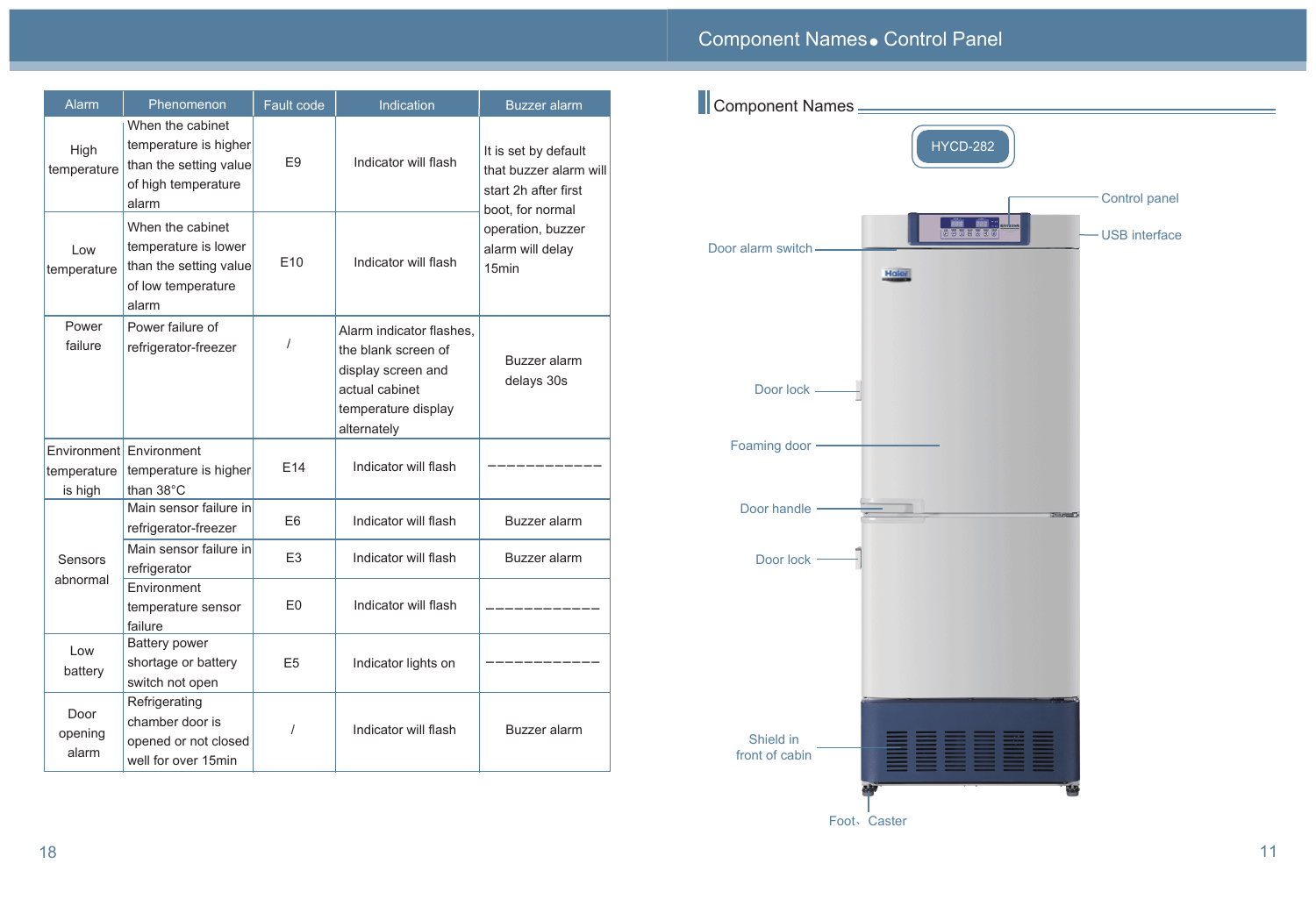

After power on, refrigerator-freezer will enter into start status, display screen will show cabinet temperature.

Display panel work status hints:

• Cancel buzzer: In lock or unlock status, press " [s]" can clear alarm sound, but not light flashing alarm.

 Lock Indicator: Light on means all settings are locked to prevent misoperation. Alarm indicator lamp: Light on or flashing means failure.

Key function:

 Alarm test: to test that the alarm system is in normal working status, and also low battery. In unlock status, press " $\lceil \mathbf{a} \rceil$ ", all indicators are on, with buzzer alarm, all nixie tube shows 8. In lock status, press this key when there is alarm, and it will show corresponding fault alarm code, inquiry the following table for fault reasons. If it is sensor fault, no key needs to be pressed, display interface will directly show fault code.



## Alarm

In case of multiple alarms, each alarm failure code will display for 3s respectively. Battery switch should be opened before normal boot, once the AC power meeting equipment requirement is connected, equipment will enter into normal work status. Equipment can charge battery for normal power supply of AC. In case there is accidental AC power outage, battery will supply power to display screen to enable normal display. When battery discharges with voltage be lower than certain value, it will stop supplying power, and display screen will stop displaying. When the battery supplies power normally, unplug AC power line, turn off equipment battery switch to completely cut off power, and the display screen will not display.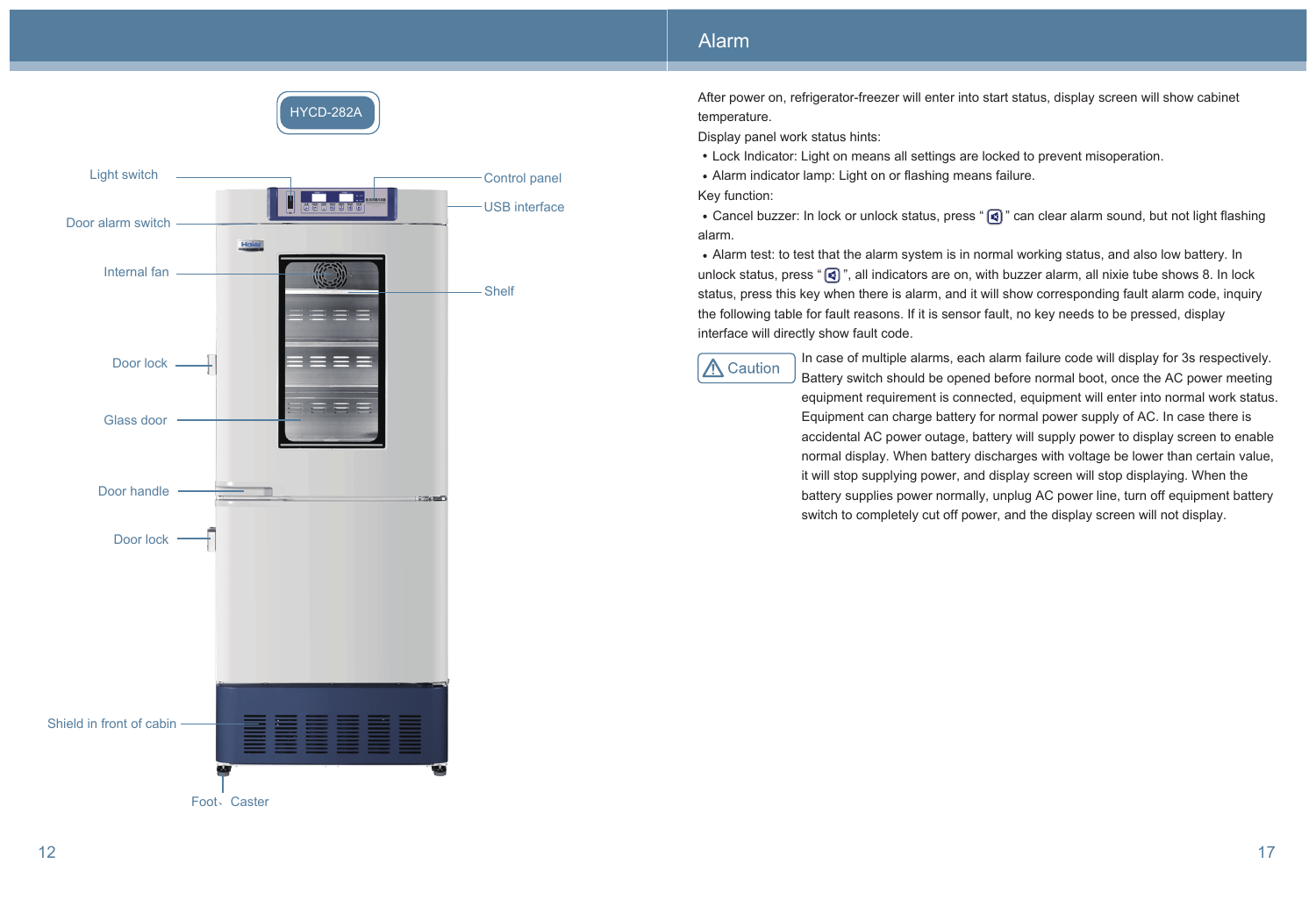#### U disk data time parameter setting

After unlocking, press setting, digit switch, temperature adjustment keys for more than 5s, the first two digits on refrigerating display screen shows 1P stably, frozen display screen will blinking display year (10 by default), and the year will increase by 1 for each press of temperature adjustment key, with circle display from 10 to 30, after setting press setting key to save, then the front two digits on refrigerating display screen shows 2P stably, frozen display screen will blinking display month (01 by default).

The month will increase by 1 for each press of temperature adjustment key, with circle display from 01 to 12, after setting press setting key to save, then the front two digits on refrigerating display screen shows 3P stably, frozen display screen will blinking display date (01 by default); the date will increase by 1day for each press of temperature adjustment key, with circle display from 01 to 31, after setting press setting key to save, then the front two digits on refrigerating display screen shows 4P stably, frozen display screen will blinking display month (01 by default);the time will increase by 1h for each press of temperature adjustment key, with circle display from 00 to 23, after setting press setting key to save, then the front two digits on refrigerating display screen shows 5P stably, frozen display screen will blinking display month (01 by default); the time will increase by 1min for each press of temperature adjustment key, with circle display from 00 to 59, after setting press setting key to save, and it will automatically exit if there is no key operation for 10s after setting.

# **Control Panel**





# HYCD-282A